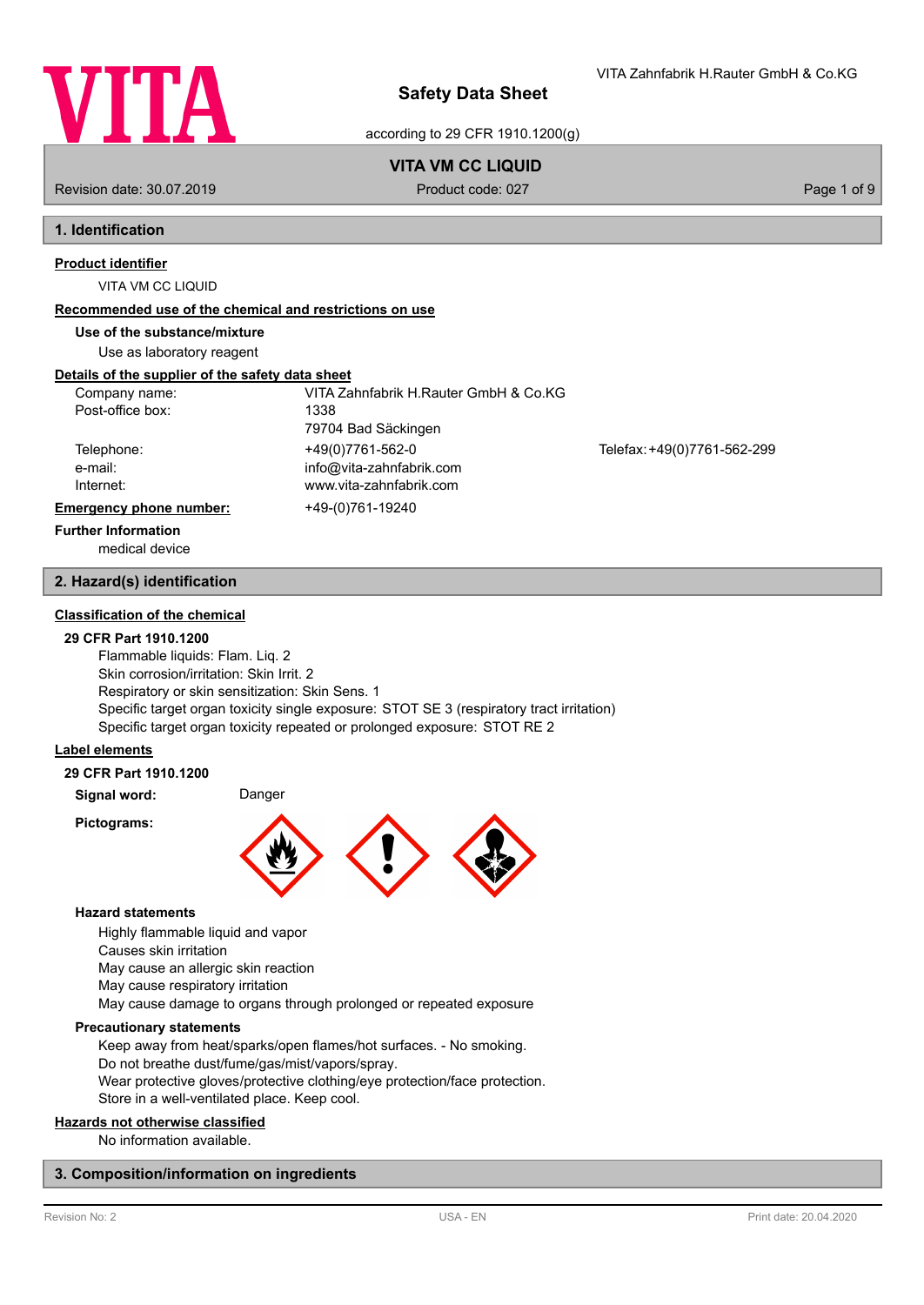

according to 29 CFR 1910.1200(g)

# **VITA VM CC LIQUID**

Revision date: 30.07.2019 Product code: 027 Product code: 027 Page 2 of 9

## **Mixtures**

#### **Hazardous components**

| CAS No    | Components                                                                    | Quantity |
|-----------|-------------------------------------------------------------------------------|----------|
| 80-62-6   | methyl methacrylate                                                           | 77.32 %  |
| 97-90-5   | ethylene dimethacrylate                                                       | 19.24 %  |
| $99-97-8$ | N,N-dimethyl-p-toluidine                                                      | 1.39 %   |
| 2440-22-4 | 2-(2H-benzotriazol-2-yl)-p-cresol                                             | 0.4%     |
| 868-77-9  | 2-hydroxyethyl methacrylate                                                   | 0.3968 % |
| 80-62-6   | Imethyl methacrylate; methyl 2-methylprop-2-enoate; methyl 2-methylpropenoate | 0.1984%  |

## **4. First-aid measures**

### **Description of first aid measures**

## **After inhalation**

Provide fresh air. When in doubt or if symptoms are observed, get medical advice.

## **After contact with skin**

After contact with skin, wash immediately with plenty of water and soap. Take off immediately all contaminated clothing and wash it before reuse. Medical treatment necessary. After contact with skin, wash immediately with plenty of water and soap.

#### **After contact with eyes**

After contact with the eyes, rinse with water with the eyelids open for a sufficient length of time, then consult an ophthalmologist immediately.

#### **After ingestion**

Rinse mouth immediately and drink plenty of water.

## **Most important symptoms and effects, both acute and delayed**

No information available.

#### **Indication of any immediate medical attention and special treatment needed**

Treat symptomatically.

## **5. Fire-fighting measures**

### **Extinguishing media**

## **Suitable extinguishing media**

Carbon dioxide (CO2), Foam, Extinguishing powder.

#### **Unsuitable extinguishing media**

Water.

#### **Specific hazards arising from the chemical**

Highly flammable. Vapors may form explosive mixtures with air.

# **Special protective equipment and precautions for fire-fighters**

Wear a self-contained breathing apparatus and chemical protective clothing. Full protection suit.

### **Additional information**

Use water spray/stream to protect personnel and to cool endangered containers. Supress gases/vapours/mists with water spray jet. Collect contaminated fire extinguishing water separately. Do not allow entering drains or surface water.

## **6. Accidental release measures**

#### **Personal precautions, protective equipment and emergency procedures**

Remove all sources of ignition. Provide adequate ventilation. Do not breathe gas/fume/vapour/spray. Avoid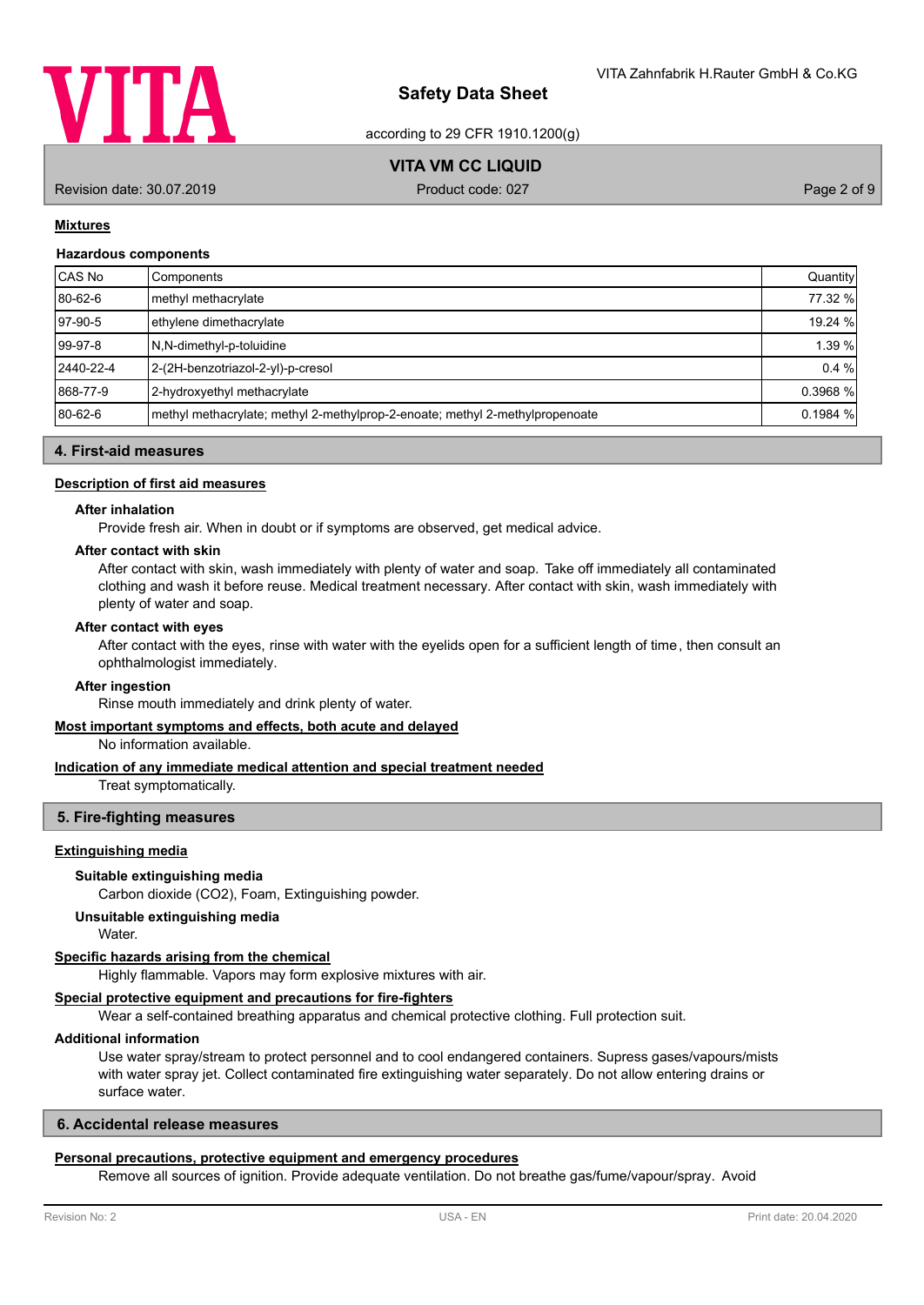

according to 29 CFR 1910.1200(g)

# **VITA VM CC LIQUID**

Revision date: 30.07.2019 **Product code: 027** Product code: 027 **Page 3 of 9** Page 3 of 9

contact with skin, eyes and clothes. Use personal protection equipment.

## **Environmental precautions**

Do not allow uncontrolled discharge of product into the environment. Explosion risk.

## **Methods and material for containment and cleaning up**

Absorb with liquid-binding material (e.g. sand, diatomaceous earth, acid- or universal binding agents). Treat the recovered material as prescribed in the section on waste disposal.

## **Reference to other sections**

Safe handling: see section 7 Personal protection equipment (PPE): see section 8 Disposal: see section 13

## **7. Handling and storage**

## **Precautions for safe handling**

## **Advice on safe handling**

If handled uncovered, arrangements with local exhaust ventilation have to be used. Do not breathe gas/fume/vapour/spray.

#### **Advice on protection against fire and explosion**

Keep away from sources of ignition - No smoking. Take precautionary measures against static discharges. Vapors may form explosive mixtures with air.

#### **Conditions for safe storage, including any incompatibilities**

#### **Requirements for storage rooms and vessels**

Keep container tightly closed. Keep locked up. Store in a place accessible by authorized persons only. Provide adequate ventilation as well as local exhaustion at critical locations. Keep in a cool, well-ventilated place. Keep away from heat, hot surfaces, sparks, open flames and other ignition sources. No smoking.

#### **Hints on joint storage**

Do not store together with: Oxidizing agent. Pyrophoric or self-heating substances.

## **8. Exposure controls/personal protection**

## **Control parameters**

### **Exposure limits**

| CAS No. | 'Substance          | ppm              | mg/m <sup>3</sup> | $f$ / $c$ c | Category  | Origin |
|---------|---------------------|------------------|-------------------|-------------|-----------|--------|
| 80-62-6 | Methyl methacrylate | 100l             | 410               |             | TWA (8 h) | PEL    |
|         |                     | 100 <sup>1</sup> | 410               |             | TWA(8 h)  | REL    |

#### **Exposure controls**





## **Appropriate engineering controls**

If handled uncovered, arrangements with local exhaust ventilation have to be used. Do not breathe gas/fume/vapour/spray.

#### **Protective and hygiene measures**

Remove contaminated, saturated clothing immediately. Draw up and observe skin protection programme. Wash hands and face before breaks and after work and take a shower if necessary . When using do not eat, drink, smoke, sniff.

## **Eye/face protection**

Wear eye protection/face protection. Wear eye/face protection.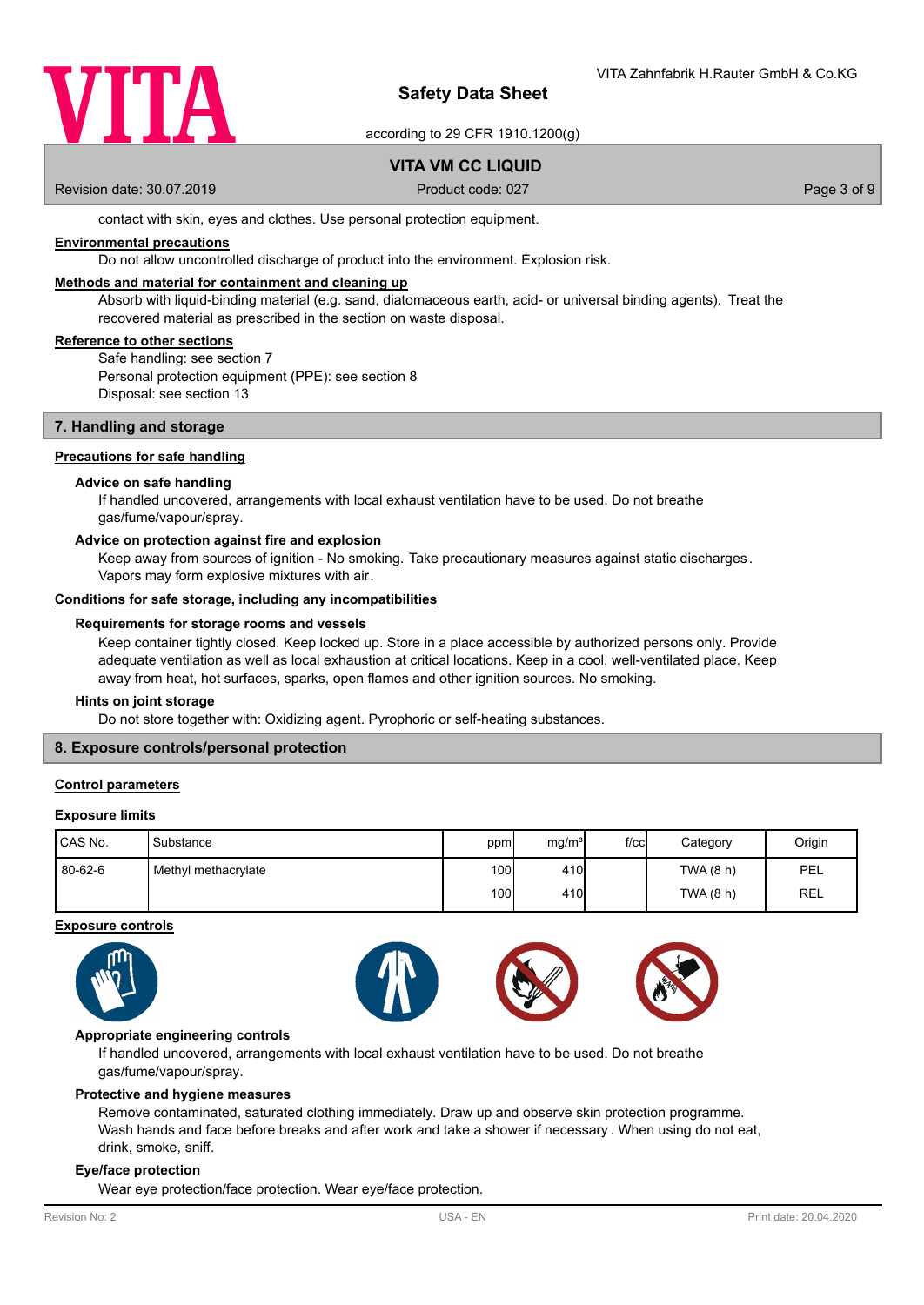

according to 29 CFR 1910.1200(g)

# **VITA VM CC LIQUID**

Revision date: 30.07.2019 **Product code: 027** Product code: 027 **Page 4 of 9** Page 4 of 9

## **Hand protection**

When handling with chemical substances, protective gloves must be worn with the CE-label including the four control digits. The quality of the protective gloves resistant to chemicals must be chosen as a function of the specific working place concentration and quantity of hazardous substances. For special purposes, it is recommended to check the resistance to chemicals of the protective gloves mentioned above together with the supplier of these gloves. Recommended glove articles KCL Camatril, Butoject Breakthrough time (maximum wearing time) NBR (Nitrile rubber) 10 min Butyl caoutchouc (butyl rubber) 60 min

## **Skin protection**

Wear suitable protective clothing.

## **Respiratory protection**

Provide adequate ventilation as well as local exhaustion at critical locations.

## **9. Physical and chemical properties**

## **Information on basic physical and chemical properties**

| Physical state:<br>Color:<br>Odor:                                                                         | Liquid<br>colorless<br>characteristic |                                  |
|------------------------------------------------------------------------------------------------------------|---------------------------------------|----------------------------------|
| pH-Value:                                                                                                  |                                       | not determined                   |
| Changes in the physical state<br>Melting point/freezing point:<br>Initial boiling point and boiling range: |                                       | not determined<br>93 °C          |
| Flash point:                                                                                               |                                       | $<$ 12 $^{\circ}$ C              |
| <b>Flammability</b><br>Solid:<br>Gas:                                                                      |                                       | not applicable<br>not applicable |
| <b>Explosive properties</b><br>The product is not: Explosive.                                              |                                       |                                  |
| Lower explosion limits:                                                                                    |                                       | 2.1 vol. %                       |
| Upper explosion limits:                                                                                    |                                       | 12,5 vol. %                      |
| Ignition temperature:                                                                                      |                                       | 430 °C                           |
| <b>Auto-ignition temperature</b><br>Solid:<br>Gas:                                                         |                                       | not applicable<br>not applicable |
| Decomposition temperature:                                                                                 |                                       | not determined                   |
| <b>Oxidizing properties</b><br>Not oxidising.                                                              |                                       |                                  |
| Vapor pressure:<br>(at 50 $°C$ )                                                                           |                                       | <=1100 hPa                       |
| Vapor pressure:<br>(at 50 $^{\circ}$ C)                                                                    |                                       | 64 hPa                           |
| Density:                                                                                                   |                                       | not determined                   |
| Water solubility:                                                                                          |                                       | <b>No</b>                        |
| Solubility in other solvents<br>not determined                                                             |                                       |                                  |
| Partition coefficient:                                                                                     |                                       | not determined                   |
| Vapor density:                                                                                             |                                       | not determined                   |
| Evaporation rate:                                                                                          |                                       | not determined                   |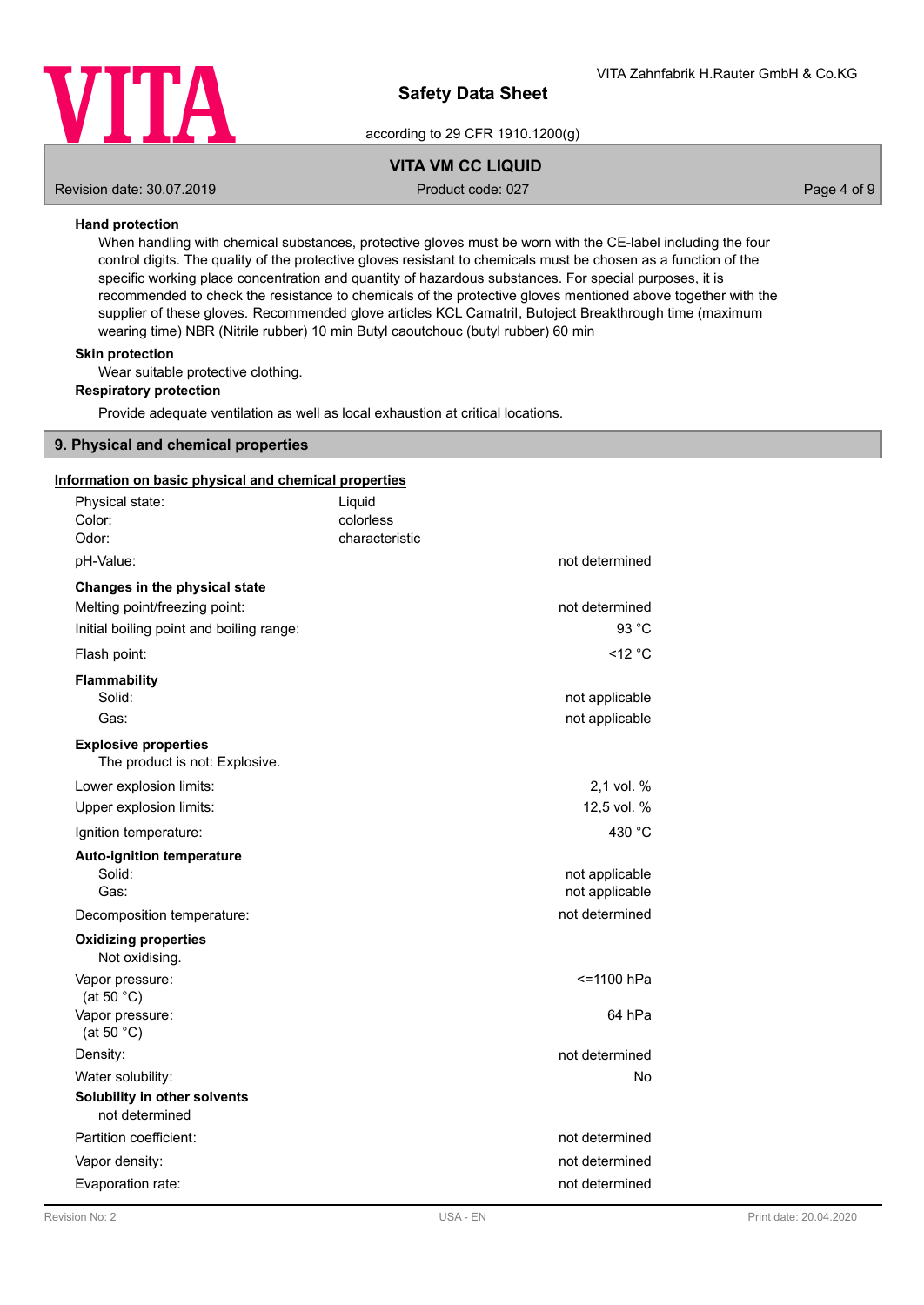

according to 29 CFR 1910.1200(g)

# **VITA VM CC LIQUID**

Revision date: 30.07.2019 **Product code: 027** Product code: 027 **Page 5 of 9** 

# **Other information**

Solid content: 0.0 %

# **10. Stability and reactivity**

## **Reactivity**

Highly flammable.

## **Chemical stability**

The product is stable under storage at normal ambient temperatures.

#### **Possibility of hazardous reactions**

No known hazardous reactions.

## **Conditions to avoid**

Keep away from sources of heat (e.g. hot surfaces), sparks and open flames. Vapors may form explosive mixtures with air.

## **Incompatible materials**

No information available.

## **Hazardous decomposition products**

No known hazardous decomposition products.

## **11. Toxicological information**

## **Information on toxicological effects**

### **Acute toxicity**

Based on available data, the classification criteria are not met.

| <b>CAS No</b> | Components                                                                   |                     |            |         |            |        |
|---------------|------------------------------------------------------------------------------|---------------------|------------|---------|------------|--------|
|               | Exposure route                                                               | Dose                |            | Species | Source     | Method |
| $80 - 62 - 6$ | methyl methacrylate                                                          |                     |            |         |            |        |
|               | dermal                                                                       | LD50<br>mg/kg       | > 5000     |         |            |        |
| 97-90-5       | ethylene dimethacrylate                                                      |                     |            |         |            |        |
|               | dermal                                                                       | LD50<br>mg/kg       | 3300       |         |            |        |
| 99-97-8       | N,N-dimethyl-p-toluidine                                                     |                     |            |         |            |        |
|               | oral                                                                         | <b>ATE</b><br>mg/kg | 100        |         |            |        |
|               | dermal                                                                       | <b>ATE</b><br>mg/kg | 300        |         |            |        |
|               | inhalation vapour                                                            | <b>ATE</b>          | 3 mg/l     |         |            |        |
|               | inhalation aerosol                                                           | <b>ATE</b>          | $0,5$ mg/l |         |            |        |
| 2440-22-4     | 2-(2H-benzotriazol-2-yl)-p-cresol                                            |                     |            |         |            |        |
|               | dermal                                                                       | LD50<br>mg/kg       | >2000      | Ratte   | Hersteller |        |
| 868-77-9      | 2-hydroxyethyl methacrylate                                                  |                     |            |         |            |        |
|               | oral                                                                         | LD50<br>mg/kg       | 5050       | Rat     |            |        |
| 80-62-6       | methyl methacrylate; methyl 2-methylprop-2-enoate; methyl 2-methylpropenoate |                     |            |         |            |        |
|               | dermal                                                                       | LD50<br>mg/kg       | >5000      |         |            |        |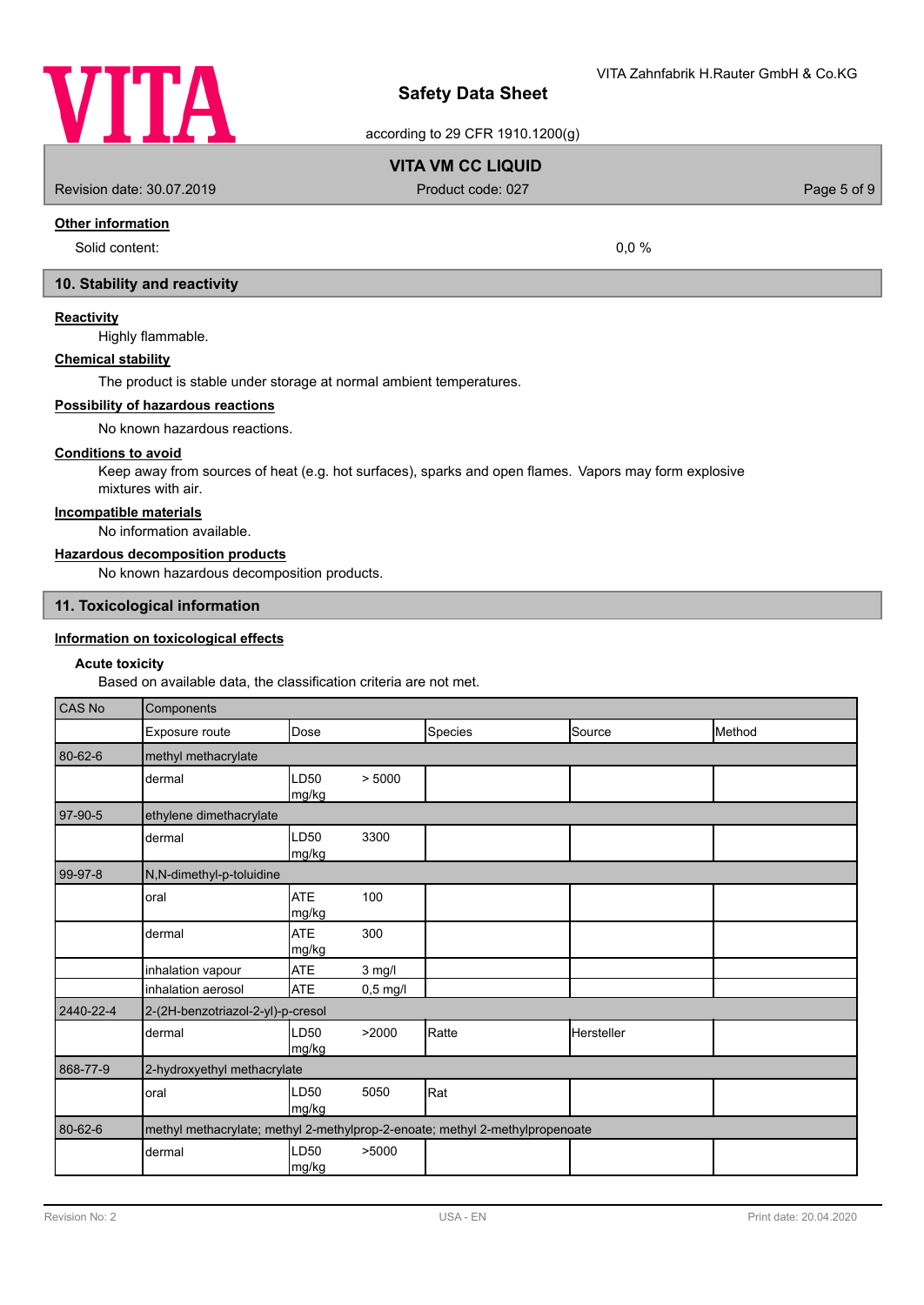

according to 29 CFR 1910.1200(g)

# **VITA VM CC LIQUID**

Revision date: 30.07.2019 **Product code: 027** Product code: 027 **Page 6 of 9** Page 6 of 9

## **Irritation and corrosivity**

Causes skin irritation

Serious eye damage/eye irritation: Based on available data, the classification criteria are not met.

## **Sensitizing effects**

May cause an allergic skin reaction (methyl methacrylate; ethylene dimethacrylate; 2- (2H-benzotriazol-2-yl)-p-cresol; 2-hydroxyethyl methacrylate; methyl methacrylate; methyl 2-methylprop-2-enoate; methyl 2-methylpropenoate)

#### **Carcinogenic/mutagenic/toxic effects for reproduction**

Based on available data, the classification criteria are not met.

# **Specific target organ toxicity (STOT) - single exposure**

May cause respiratory irritation (methyl methacrylate)

## **Specific target organ toxicity (STOT) - repeated exposure**

May cause damage to organs through prolonged or repeated exposure (N,N-dimethyl-p-toluidine)

Carcinogenicity (OSHA): No ingredient of this mixture is listed. Methyl methacrylate (CAS 80-62-6) is listed in group 3. N.N-Dimethyl-p-toluidine (CAS 99-97-8) is listed in group 2B. Methyl methacrylate (CAS 80-62-6) is listed in group 3. Carcinogenicity (IARC): Carcinogenicity (NTP): No ingredient of this mixture is listed.

### **Aspiration hazard**

Based on available data, the classification criteria are not met.

#### **Additional information on tests**

The mixture is classified as hazardous according to regulation (EC) No 1272/2008 [CLP].

### **12. Ecological information**

## **Ecotoxicity**

The product is not: Ecotoxic.

# **Persistence and degradability**

The product has not been tested.

## **Bioaccumulative potential**

The product has not been tested.

## **Mobility in soil**

The product has not been tested.

#### **Other adverse effects**

No information available.

#### **Further information**

Do not allow to enter into surface water or drains. Do not allow to enter into soil/subsoil.

### **13. Disposal considerations**

## **Waste treatment methods**

#### **Disposal recommendations**

Do not allow to enter into surface water or drains. Do not allow to enter into soil/subsoil. Dispose of waste according to applicable legislation.

#### **Contaminated packaging**

Non-contaminated packages may be recycled. Handle contaminated packages in the same way as the substance itself.

#### **14. Transport information**

## **Marine transport (IMDG)**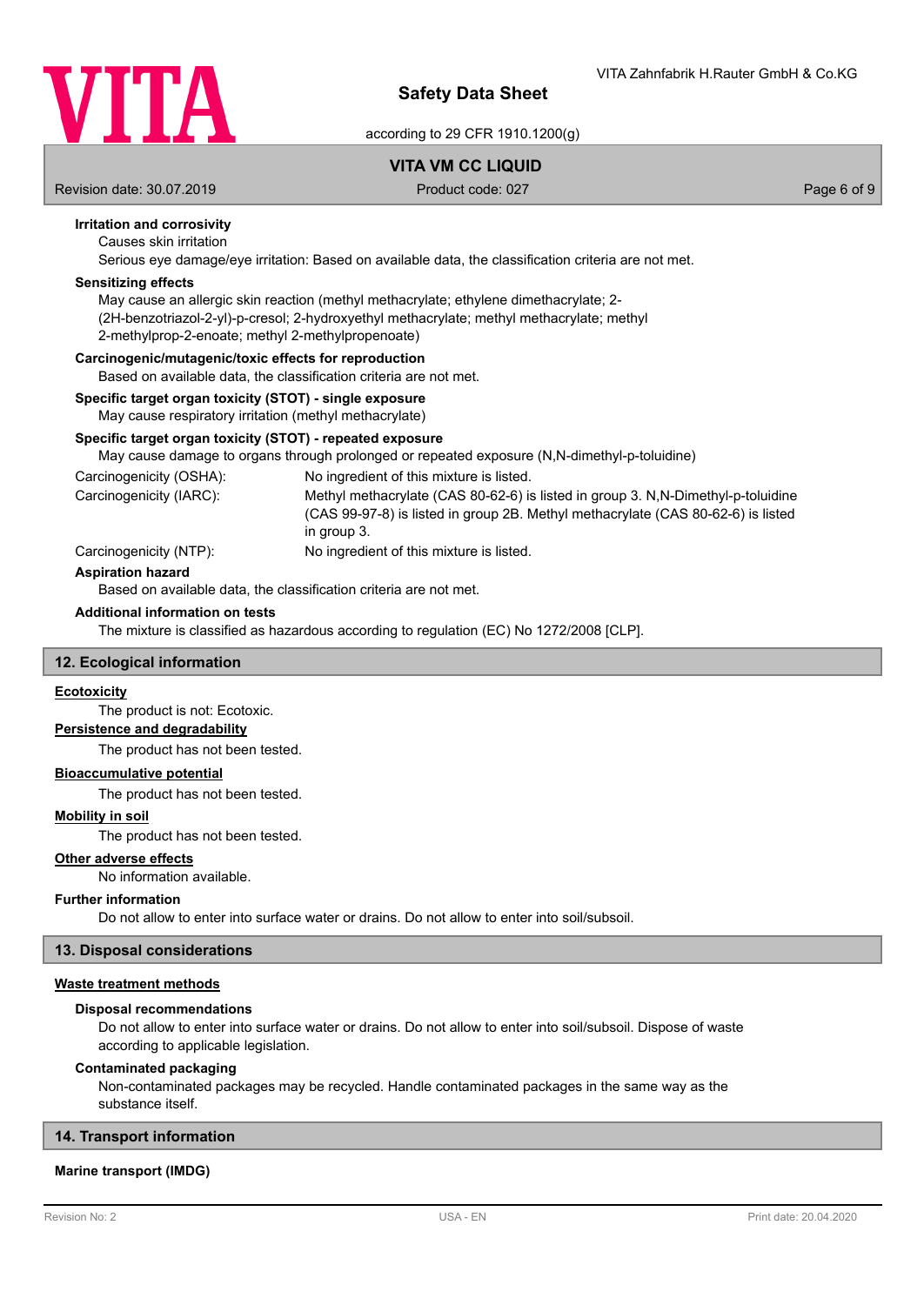

## according to 29 CFR 1910.1200(g)

| <b>VITA VM CC LIQUID</b>                                                                                                                                           |                                                                                                                                                                                                                                                                                                                                                                                                                                   |             |  |  |  |
|--------------------------------------------------------------------------------------------------------------------------------------------------------------------|-----------------------------------------------------------------------------------------------------------------------------------------------------------------------------------------------------------------------------------------------------------------------------------------------------------------------------------------------------------------------------------------------------------------------------------|-------------|--|--|--|
| Revision date: 30.07.2019                                                                                                                                          | Product code: 027                                                                                                                                                                                                                                                                                                                                                                                                                 | Page 7 of 9 |  |  |  |
| UN number:<br>UN proper shipping name:<br><b>Transport hazard class(es):</b><br>Packing group:<br>Hazard label:<br><b>Special Provisions:</b>                      | <b>UN 1247</b><br>METHYL METHACRYLATE MONOMER, STABILIZED<br>3<br>Ш<br>3<br>386                                                                                                                                                                                                                                                                                                                                                   |             |  |  |  |
| Limited quantity:<br>Excepted quantity:                                                                                                                            | 1 <sub>L</sub><br>E <sub>2</sub>                                                                                                                                                                                                                                                                                                                                                                                                  |             |  |  |  |
| EmS:                                                                                                                                                               | $F-E$ , S-D                                                                                                                                                                                                                                                                                                                                                                                                                       |             |  |  |  |
| Air transport (ICAO-TI/IATA-DGR)                                                                                                                                   |                                                                                                                                                                                                                                                                                                                                                                                                                                   |             |  |  |  |
| <b>UN number:</b>                                                                                                                                                  | <b>UN 1247</b>                                                                                                                                                                                                                                                                                                                                                                                                                    |             |  |  |  |
| UN proper shipping name:                                                                                                                                           | METHYL METHACRYLATE MONOMER, STABILIZED                                                                                                                                                                                                                                                                                                                                                                                           |             |  |  |  |
| <b>Transport hazard class(es):</b>                                                                                                                                 | 3                                                                                                                                                                                                                                                                                                                                                                                                                                 |             |  |  |  |
| Packing group:                                                                                                                                                     | Ш                                                                                                                                                                                                                                                                                                                                                                                                                                 |             |  |  |  |
| Hazard label:                                                                                                                                                      | 3                                                                                                                                                                                                                                                                                                                                                                                                                                 |             |  |  |  |
| <b>Special Provisions:</b>                                                                                                                                         | A209<br>1 <sub>L</sub>                                                                                                                                                                                                                                                                                                                                                                                                            |             |  |  |  |
| Limited quantity Passenger:<br>Passenger LQ:                                                                                                                       | Y341                                                                                                                                                                                                                                                                                                                                                                                                                              |             |  |  |  |
| Excepted quantity:                                                                                                                                                 | E2                                                                                                                                                                                                                                                                                                                                                                                                                                |             |  |  |  |
| IATA-packing instructions - Passenger:                                                                                                                             | 353                                                                                                                                                                                                                                                                                                                                                                                                                               |             |  |  |  |
| IATA-max. quantity - Passenger:<br>IATA-packing instructions - Cargo:                                                                                              | 5L<br>364                                                                                                                                                                                                                                                                                                                                                                                                                         |             |  |  |  |
| IATA-max. quantity - Cargo:                                                                                                                                        | 60 L                                                                                                                                                                                                                                                                                                                                                                                                                              |             |  |  |  |
| <b>Environmental hazards</b>                                                                                                                                       |                                                                                                                                                                                                                                                                                                                                                                                                                                   |             |  |  |  |
| ENVIRONMENTALLY HAZARDOUS:                                                                                                                                         | no                                                                                                                                                                                                                                                                                                                                                                                                                                |             |  |  |  |
| <b>Special precautions for user</b><br>Warning: Combustible liquid.                                                                                                |                                                                                                                                                                                                                                                                                                                                                                                                                                   |             |  |  |  |
| Transport in bulk according to Annex II of MARPOL 73/78 and the IBC Code<br>not applicable                                                                         |                                                                                                                                                                                                                                                                                                                                                                                                                                   |             |  |  |  |
| 15. Regulatory information                                                                                                                                         |                                                                                                                                                                                                                                                                                                                                                                                                                                   |             |  |  |  |
| <b>U.S. Regulations</b>                                                                                                                                            |                                                                                                                                                                                                                                                                                                                                                                                                                                   |             |  |  |  |
| National regulatory information<br>SARA Section 304 CERCLA:<br>SARA Section 311/312 Hazards:<br>ethylene dimethacrylate (97-90-5): Immediate (acute) health hazard | Methyl methacrylate (80-62-6): Reportable quantity = 1,000 (454) lbs. (kg)<br>Methyl methacrylate (80-62-6): Reportable quantity = 1,000 (454) lbs. (kg)<br>Methyl methacrylate (80-62-6): Fire hazard, Immediate (acute) health hazard<br>N,N-dimethyl-p-toluidine (99-97-8): Immediate (acute) health hazard, Delayed (chronic) health hazard<br>2-(2H-benzotriazol-2-yl)-p-cresol (2440-22-4): Immediate (acute) health hazard |             |  |  |  |

2-hydroxyethyl methacrylate (868-77-9): Immediate (acute) health hazard

Methyl methacrylate (80-62-6): Fire hazard, Immediate (acute) health hazard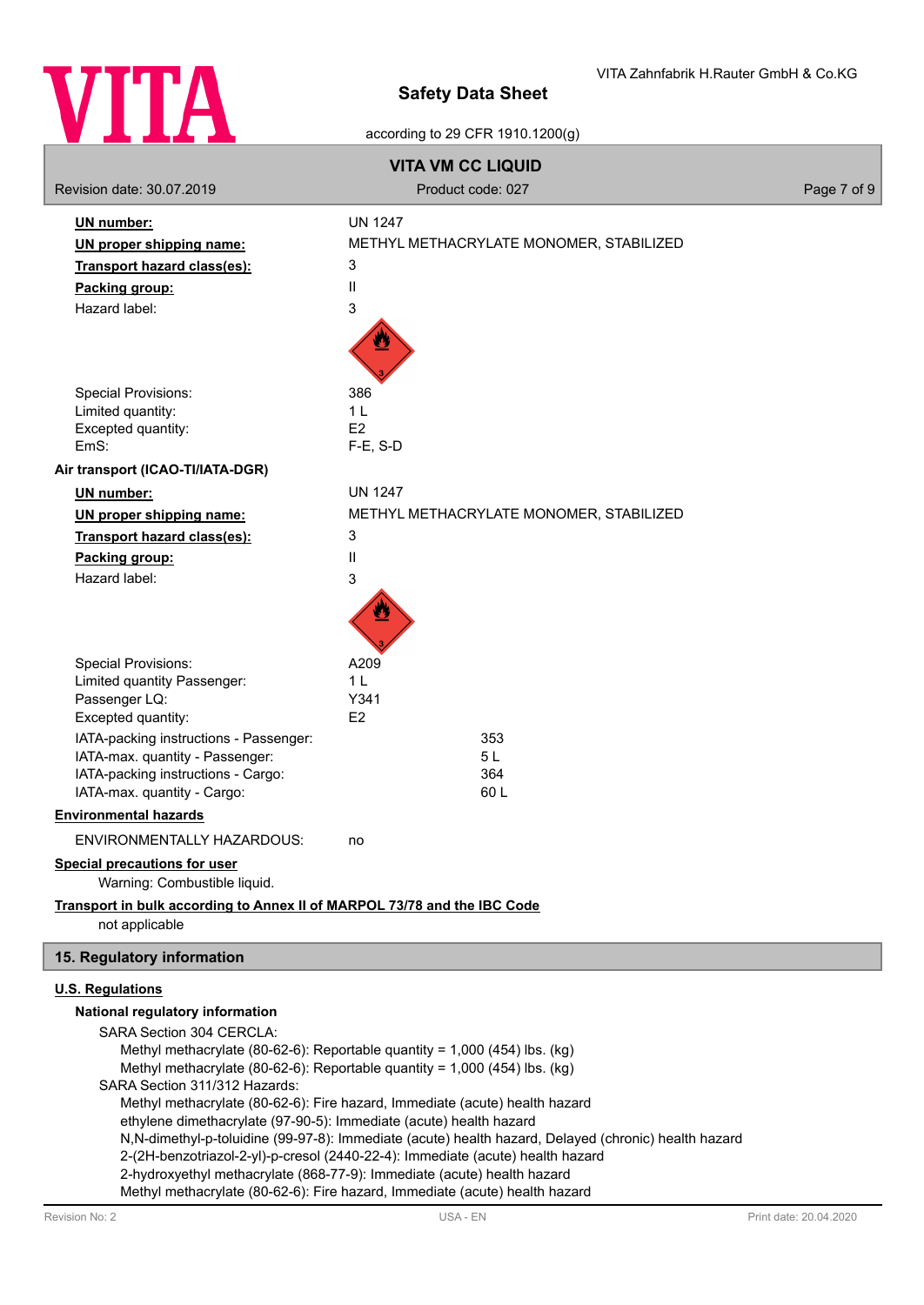

according to 29 CFR 1910.1200(g)

# **VITA VM CC LIQUID**

Revision date: 30.07.2019 **Product code: 027** Product code: 027 **Page 8 of 9** Page 8 of 9

SARA Section 313 Toxic release inventory:

Methyl methacrylate (80-62-6): De minimis limit = 1.0 %, Reportable threshold = Standard Methyl methacrylate (80-62-6): De minimis limit = 1.0 %, Reportable threshold = Standard Clean Air Act Section 112(b):

Methyl methacrylate (80-62-6), Methyl methacrylate (80-62-6)

### **State Regulations**

## **Safe Drinking Water and Toxic Enforcement Act of 1986 (Proposition 65, State of California)**

WARNING: This product can expose you to chemicals including N,N-Dimethyl-p-toluidine (cancer), which are known to the State of California to cause cancer, birth defects or other reproductive harm. For more information go to www.P65Warnings.ca.gov.

#### **16. Other information**

| Revision date: | 30.07.2019 |
|----------------|------------|
| Revision No:   |            |

#### **Abbreviations and acronyms**

ADR: Accord européen sur le transport des marchandises dangereuses par Route (European Agreement concerning the International Carriage of Dangerous Goods by Road ) IMDG: International Maritime Code for Dangerous Goods IATA: International Air Transport Association GHS: Globally Harmonized System of Classification and Labelling of Chemicals EINECS: European Inventory of Existing Commercial Chemical Substances ELINCS: European List of Notified Chemical Substances CAS: Chemical Abstracts Service LC50: Lethal concentration, 50% LD50: Lethal dose, 50% CLP: Classification, labelling and Packaging REACH: Registration, Evaluation and Authorization of Chemicals GHS: Globally Harmonised System of Classification, Labelling and Packaging of Chemicals UN: United Nations DNEL: Derived No Effect Level DMEL: Derived Minimal Effect Level PNEC: Predicted No Effect Concentration ATE: Acute toxicity estimate LL50: Lethal loading, 50% EL50: Effect loading, 50% EC50: Effective Concentration 50% ErC50: Effective Concentration 50%, growth rate NOEC: No Observed Effect Concentration BCF: Bio-concentration factor PBT: persistent, bioaccumulative, toxic vPvB: very persistent, very bioaccumulative RID: Regulations concerning the international carriage of dangerous goods by rail ADN: European Agreement concerning the International Carriage of Dangerous Goods by Inland Waterways (Accord européen relatif au transport international des marchandises dangereuses par voies de navigation intérieures) EmS: Emergency Schedules MFAG: Medical First Aid Guide ICAO: International Civil Aviation Organization MARPOL: International Convention for the Prevention of Marine Pollution from Ships IBC: Intermediate Bulk Container SVHC: Substance of Very High Concern For abbreviations and acronyms, see table at http://abbrev.esdscom.eu